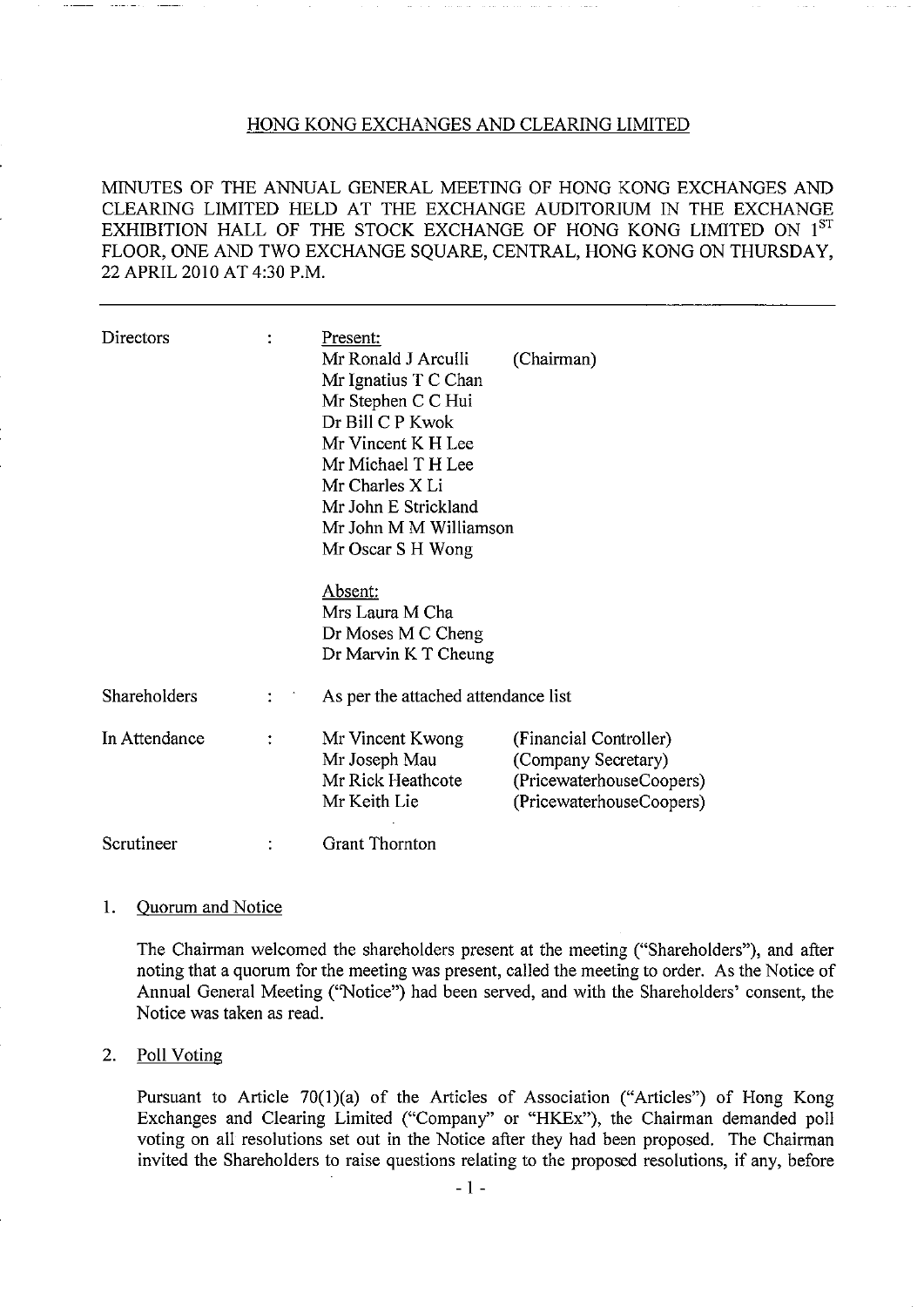casting their votes. The Chairman further noted that representatives of Hong Kong Registrars Limited, the share registrar, and Grant Thornton, the scrutineer, would count the votes cast and counter-check the poll results respectively.

### Audited Accounts, Directors' Report, and Auditor's Report 3.

The Chairman referred the Shareholders to the first item in the Notice, and invited Messrs Rick Heathcote and Keith Lie, representatives of PricewaterhouseCoopers, auditor of HKEx ("Auditor" or "PwC") to read the Auditor's Report, in English and in Cantonese respectively.

After the Auditor's Report had been read, the Chairman noted that the Audited Accounts, the Directors' Report, and the Auditor's Report for the year ended 31 December 2009 were included in the 2009 Annual Report which had been sent to HKEx's shareholders, and tabled at the meeting.

The following resolution was proposed by the Chairman -

"THAT the Audited Accounts for the year ended 31 December 2009 together with the Directors' Report and the Auditor's Report be received, as presented."

The Chairman noted that there were no questions from the floor.

Final Dividend 4.

> The Chairman referred the Shareholders to the second item in the Notice, and noted that the Board had recommended payment of a final dividend of HK\$2.09 per share for the year ended 31 December 2009. Including the interim dividend of HK\$1.84 per share paid on 9 September 2009, total dividend for 2009 amounted to HK\$3.93 per share.

The following resolution was proposed by the Chairman -

"THAT a final dividend of HK\$2.09 per share for the year ended 31 December 2009 be paid to shareholders whose names appeared in the Company's register of members on 22 April 2010."

The Chairman noted that there were no questions from the floor.

#### 5. **Appointment of Directors**

The Chairman referred the Shareholders to the third item in the Notice, and noted that 2 candidates were standing for election namely, Messrs John Estmond STRICKLAND and Oscar WONG Sai Hung the incumbent Directors who would, in accordance with the Article 90(1A) of the Articles, retire after the conclusion of this annual general meeting, and be eligible for reappointment in accordance with Article 93(5) of the Articles. The 2 retiring Directors were nominated by the Nomination Committee and recommended by the Board in accordance with Article  $90(2)(a)$  of the Articles. Relevant information of the 2 candidates was included in the circular dated 18 March 2010 ("Circular"), which had been sent to HKEx's shareholders and tabled at the meeting. The Chairman noted that who ever could have net positive votes cast on the resolution proposing his appointment would be elected as a Director. If less than 2 candidates could have net positive votes, the Board would, pursuant to Article 92 of the Articles, consider appointing appropriate person(s) to fill the casual vacancy(ies).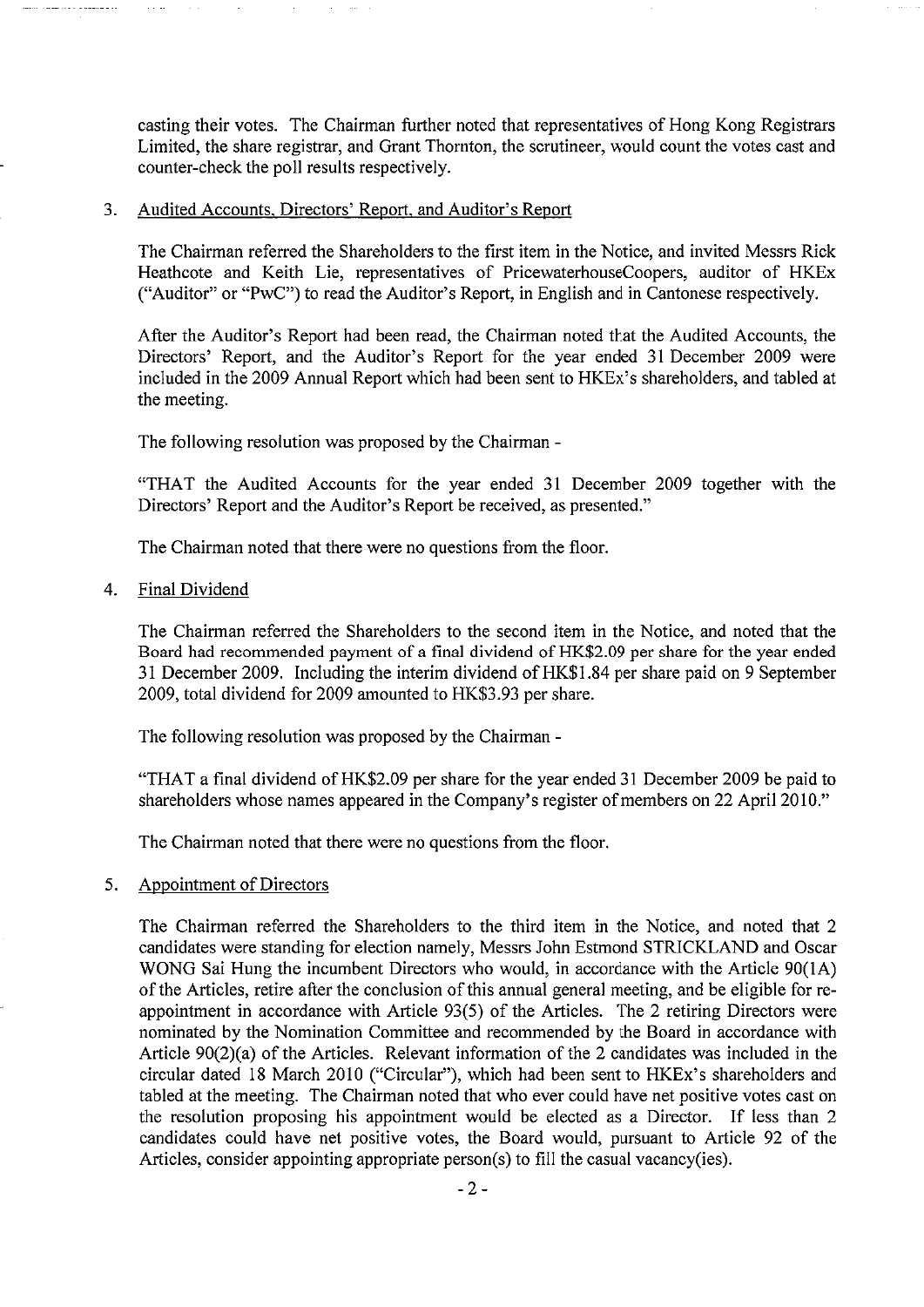The following resolutions were proposed by the Chairman -

"THAT Mr John Estmond STRICKLAND be and is hereby appointed as a Director of the Company with effect from the conclusion of this AGM for a term of approximately 3 years expiring at the conclusion of the Company's annual general meeting to be held in 2013."

"THAT Mr Oscar WONG Sai Hung be and is hereby appointed as a Director of the Company with effect from the conclusion of this AGM for a term of approximately 3 years expiring at the conclusion of the Company's annual general meeting to be held in 2013."

The Chairman noted that there were no questions from the floor.

### 6. Re-appointment of Auditor

The Chairman referred the Shareholders to the fourth item in the Notice, and noted that the Company's accounts for the year ended 31 December 2009 were audited by PwC who would retire after the conclusion of this annual general meeting. PwC had expressed their willingness to continue in office.

The following resolution was proposed by the Chairman -

"THAT PricewaterhouseCoopers be re-appointed as the Company's Auditor until the conclusion of the next annual general meeting, and that the Board be authorised to fix the Auditor's remuneration."

The Chairman noted that there were no questions from the floor.

### $7.$ General Mandate to Repurchase Shares

The Chairman referred Shareholders to the fifth item in the Notice, which was a request for a general mandate to be given by HKEx's shareholders to the Board for the repurchase of not exceeding 10 per cent of the aggregate nominal amount of the Company's issued share capital as at the date of this resolution. Relevant information of the proposed repurchase mandate was included in the Circular which had been sent to HKEx's shareholders and tabled at the meeting. The Chairman further stated that the Directors had no immediate plan to exercise the mandate to repurchase any shares.

The following resolution was proposed by the Chairman -

"THAT the ordinary resolution numbered 5 in the Notice be approved."

The Chairman noted that there were no questions from the floor.

### Remuneration of Non-executive Directors 8.

The Chairman referred the Shareholders to the sixth item in the Notice, which was a proposal to raise the remuneration of the Chairman and each of the Non-executive Directors from HK\$450,000 and HK\$300,000 to HK\$500,000 and HK\$350,000 respectively for their services rendered during the period from the conclusion of each annual general meeting to the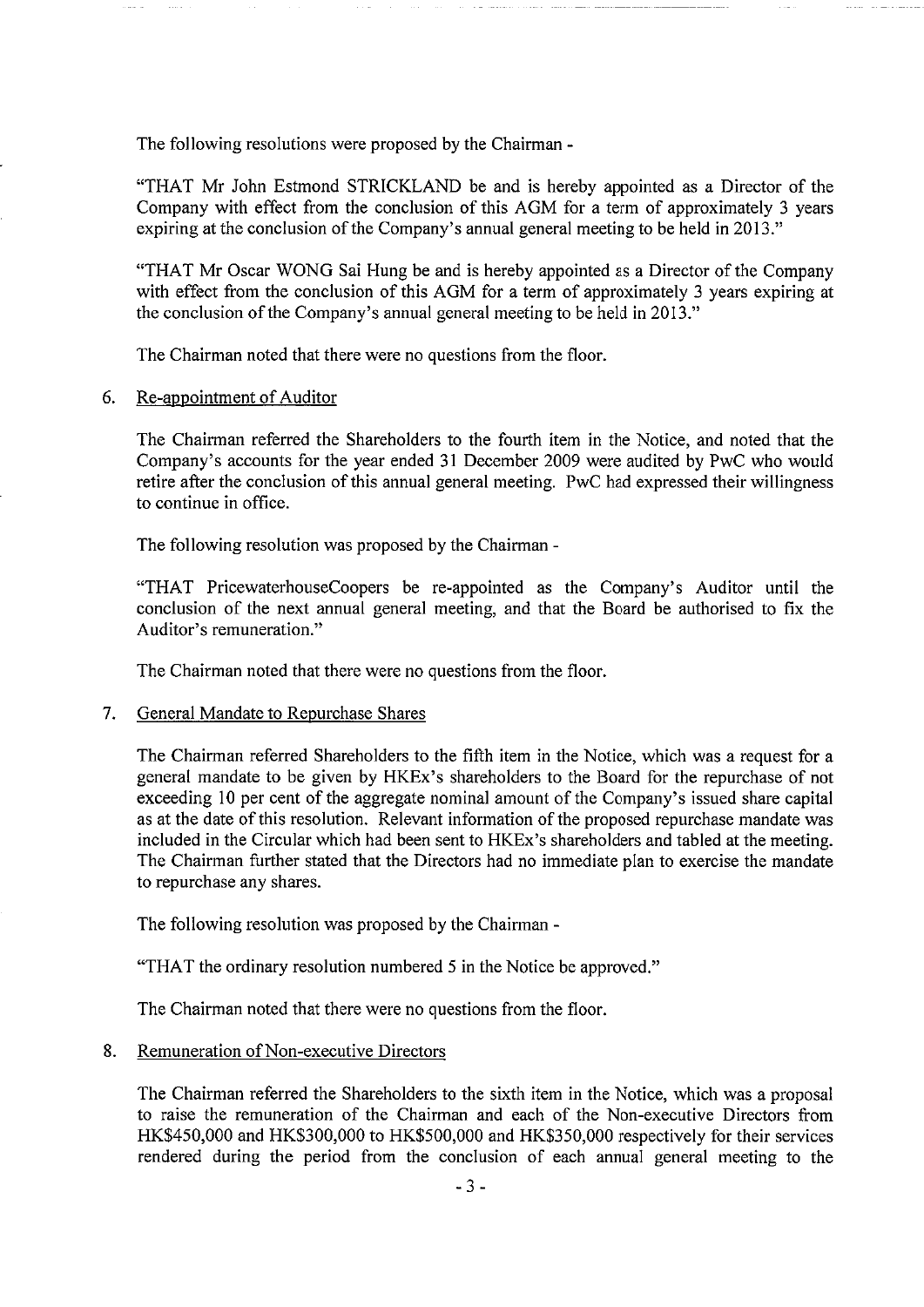conclusion of the annual general meeting of the Company to be held in the immediately following year until HKEx's shareholders otherwise determined, and provided that such remuneration should be payable in proportion to the period of service in the case if a Director who had not served the entire period. The current remuneration level was approved by HKEx's shareholders at the 2007 annual general meeting. The Chairman further noted that all Directors who were shareholders would abstain from voting on this ordinary resolution.

The following resolution was proposed by a shareholder, Ms Ho Lai Sheung, Tracy -

"THAT the ordinary resolution numbered 6(a) in the Notice be approved."

The Chairman noted that there were no questions from the floor.

### 9. Remuneration of Committee Members

The Chairman further requested the Shareholders to consider the proposal to pay, in addition to the annual remuneration of HK\$50,000, an attendance fee of HK\$2,500 per meeting to the chairman and every member but excluding the Executive Director of the Audit Committee, Executive Committee, Investment Advisory Committee and Remuneration Committee of the Company. The Chairman further noted that all Directors who were shareholders would abstain from voting on this ordinary resolution.

The following resolution was proposed by a shareholder, Mr Hui Wing Yip -

"THAT the ordinary resolution numbered 6(b) in the Notice be approved."

The Chairman noted that there were no questions from the floor.

## 10. Amendments to the Articles

The Chairman referred the Shareholders to the last item in the Notice, which was a proposal to amend the Articles by a special resolution. The proposed amendments included resolutions in writing of Directors and members of committees, period for nomination of Directors, and use of websites for communication with HKEx's shareholders. Details of the proposed amendments were set out in the Circular which had been sent to HKEx's shareholders and tabled at the meeting. Subject to the Shareholders' approval of the proposed amendments to the Articles, pursuant to Section 67 of the Securities and Futures Ordinance ("SFO"), written approval of the proposed amendments would be sought from the Securities and Futures Commission ("SFC"). The amendments to the Articles would take effect subject to the SFC's written approval thereof.

The following resolution was proposed by a shareholder, Ms Ho Mei Yi, Agnes -

"THAT the special resolution numbered 7 in the Notice be approved."

The Chairman noted that there were no questions from the floor.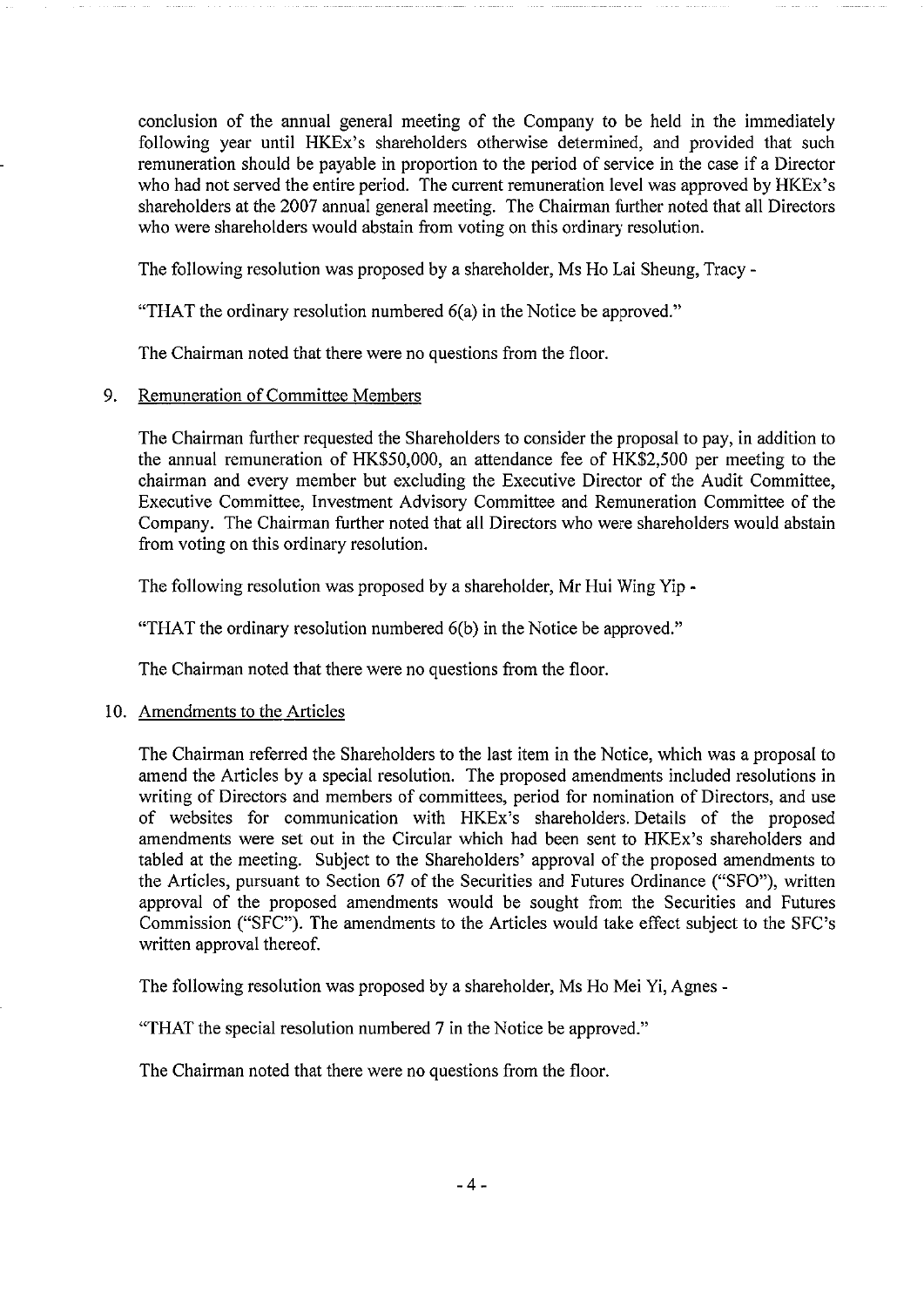## 11. Casting of Votes

Noting that all resolutions had been proposed, and there were no questions from the floor about the voting procedures, the Chairman declared the poll open at about 4:50 p.m., and invited the Shareholders to cast their votes on the proposed resolutions by completing and depositing their voting slips into the ballot boxes placed in the front and at the back of the Exchange Auditorium.

Noting that no Shareholders would further cast vote on the proposed resolutions, and with the consent of the Shareholders, the Chairman declared the poll close. He then declared a short break of the meeting for about 90 minutes during which the Shareholders' votes on the proposed resolutions would be counted, and that the meeting would be re-convened at about 6:20 p.m. for announcing the poll results. The Chairman further noted that the poll results would be posted on the HKEx website for public information.

## 12. Poll Results

After noting that a quorum was present, the meeting was resumed at 6:20 p.m.

The Chairman announced the following poll results -

- there were 373,416,372 votes in favour of, and 677,054 votes against, the ordinary  $(i)$ resolution of receiving the Audited Accounts, the Directors' Report, and the Auditor's Report for the year ended 31 December 2009. The Chairman declared that the said ordinary resolution was carried by the majority;
- (ii) there were 408,465,918 votes in favour of, and 3,000 votes against, the ordinary resolution of approving the final dividend of HK\$2.09 per share for 2009. The Chairman declared that the said ordinary resolution was carried by the majority;
- (iii) The Chairman announced the poll results of the ordinary resolutions for the election of Directors:
- $(a)$ there were 407,352,121 votes in favour of, and 692,297 votes against the appointment of Mr John Estmond STRICKLAND as a Director; and
- there were 408,002,521 votes in favour of, and 476,897 votes against the appointment of  $(b)$ Mr Oscar WONG Sai Hung as a Director.

The Chairman declared that the ordinary resolutions of appointing Mr John Estmond STRICKLAND and Mr Oscar WONG Sai Hung each as a Director of the Company were carried by the majority, and they were elected as Directors of the Company each for a term of 3 years until the close of the annual general meeting in 2013;

(iv) there were 405,879,370 votes in favour of, and 2,165,648 votes against, the ordinary resolution of re-appointing PwC as the Auditor and authorising the Directors to fix the Auditor's remuneration. The Chairman declared that the said ordinary resolution was carried by the majority;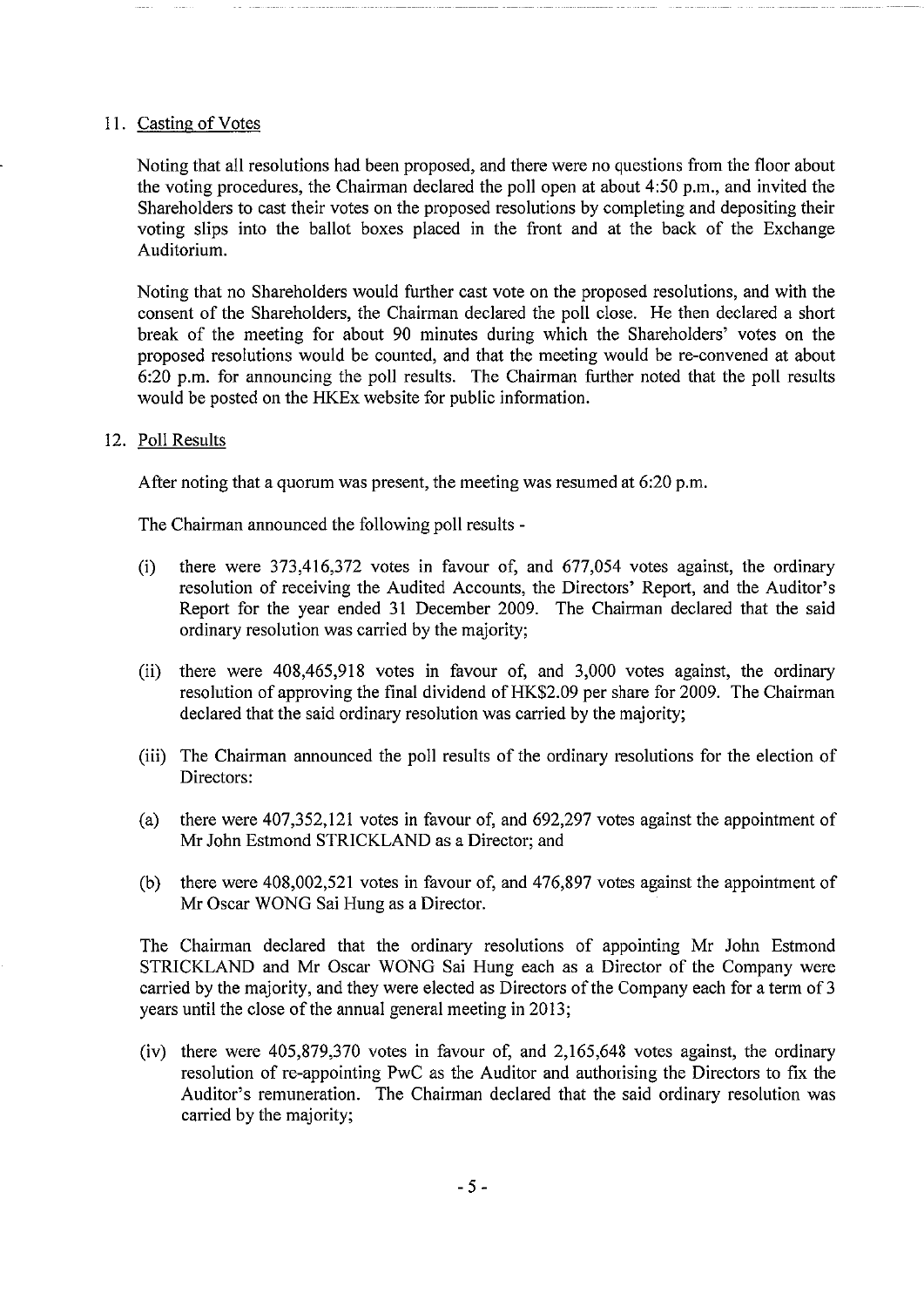- (v) there were 408,446,455 votes in favour of, and 43,563 votes against, the ordinary resolution of granting a general mandate for the repurchase of 10% of the aggregate nominal amount of the issued share capital of the Company at the date of this resolution. The Chairman declared that the said ordinary resolution was carried by the majority;
- (vi) (a) there were 400,471,089 votes in favour of, and 55,645 votes against, the ordinary resolution of paying an annual remuneration of HK\$500,000 to the Chairman and HK\$350,000 to each of the Non-executive Directors, which would remain unchanged until HKEx's shareholders otherwise determined. The Chairman declared that the said ordinary resolution was carried by the majority:
	- (b) there were 400,182,489 votes in favour of, and 53,304 votes against, the ordinary resolution of paying, in addition to the annual remuneration of HK\$50,000, an attendance fee of HK\$2,500 per meeting to each member of certain Board committees of the Company including the chairman but excluding the Executive Director, which would remain unchanged until HKEx's shareholders otherwise determined. The Chairman declared that the said ordinary resolution was carried by the majority; and
- (vii) there were 165,911,642 votes in favour of, and 242,488,574 votes against, the special resolution of approving the amendments to the Articles. The Chairman declared that the said special resolution was defeated for receiving less than 75% of the votes cast.
- 13. Close of meeting

There being no other business, the Chairman declared the meeting close at about 6:35 p.m.

Viccules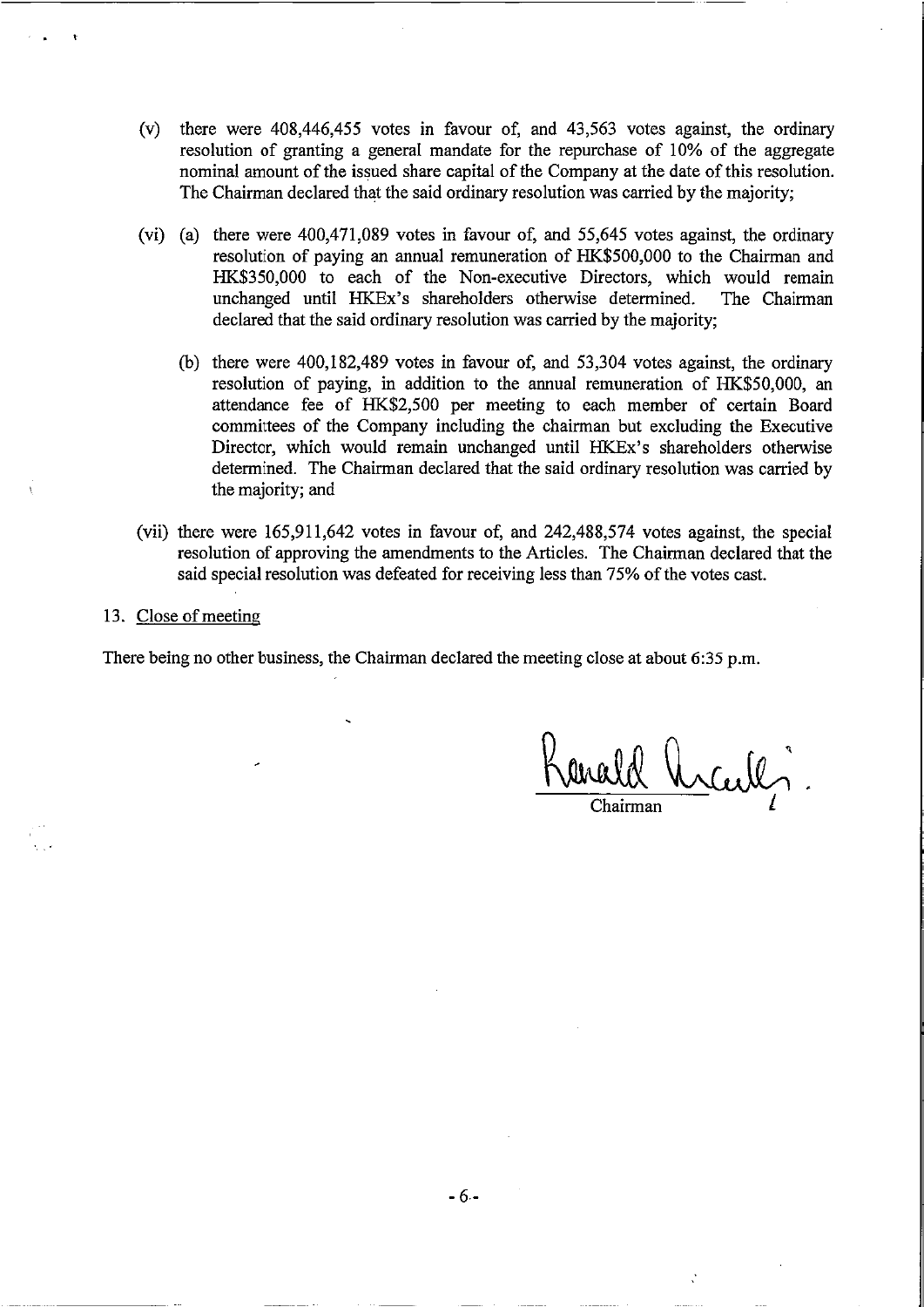**Annual General Meeting of Hong Kong Exchanges and Clearing Limited held at the Exchange Auditorium in the Exchange Exhibition Hall of The Stock Exchange of Hong Kong Limited on 1st Floor, One and Two Exchange Square, Central, Hong Kong on Thursday, 22 April 2010 at 4:30 p.m.** 

# **Attendance List (Individual shareholders, proxies and corporate representatives)**

## A. Names of Shareholders Present

| (i)   | In Person                          |                               |                                 |  |  |  |
|-------|------------------------------------|-------------------------------|---------------------------------|--|--|--|
|       | Chan Chu                           | Ho Wai Kuen                   | Ng Mei Yung                     |  |  |  |
|       | Chan Hung Kwong &                  | Ho Yuk Yee Calvin             | Ng Shuk Tim                     |  |  |  |
|       | Cheung Yau Chun                    | Hua Sok Huong                 | Ng Wa Yee                       |  |  |  |
|       | Chan Wing Hing Barry               | Hui Wing Yip                  | Ngan Ming Ho                    |  |  |  |
|       | Chan Wong Yoke Fong Linda          | Hung Fung Ying                | Poon Siu Mei Michelle           |  |  |  |
|       | Chan Yun Kan & Lee Yee             | Kam Yip                       | Poon Yee Wing                   |  |  |  |
|       | Ling                               | Lam Ching Man                 | Quach Chi                       |  |  |  |
|       | Chang Sheng Wing                   | Lam Pui Wan                   | Shiu Man Ling                   |  |  |  |
|       | Cheung Kai Man                     | Lau Chin Kwong                | Tam Fung Tai                    |  |  |  |
|       | Chin Wai Ying                      | Lau Lai Ha                    | Tam Siu Shan Paul               |  |  |  |
|       | Chiu Kam Leung                     | Lau Man Ho                    | Tang Foo Kau                    |  |  |  |
|       | Chui Shek Wah & Vong In            | Lau Mei Kuen                  | To Chun Fung                    |  |  |  |
|       | Pek                                | Lee Choi Ping                 | To Hoi Hung                     |  |  |  |
|       | Chung Kwok Shing                   | Lee Philip                    | Tong Yau Jink                   |  |  |  |
|       | Chung Suk Ping                     | Lee Shu Kuen                  | Tse Wai Ling                    |  |  |  |
|       | Con Tse Dek                        | Lee Siu Ying                  | Wai Man King                    |  |  |  |
|       | Fong Amelia Ming Chun              | Lee Yee Ling                  | Wong Kwok Cheung                |  |  |  |
|       | Fung Wah Yim                       | Lee Yee Ping                  | Wong Kwok Kuen                  |  |  |  |
|       | Go Ai Hwa                          | Leung Yun Lam & Ip Sok        | Wong Siu Chuen                  |  |  |  |
|       | Go Sioe Hwa                        | Fun                           | Wong Wing Wah                   |  |  |  |
|       | Ho Kin Wah                         | Li Hon Ming & Li See Wah      | Woo Chih Wai                    |  |  |  |
|       | Ho King Yin                        | & Li Pui Kwan                 | Yuen Yau                        |  |  |  |
|       | Ho Lai Sheung Tracy                | Li Sit                        |                                 |  |  |  |
|       | Ho Mei Yi Agnes                    |                               |                                 |  |  |  |
| (ii)  | <b>By Proxy</b>                    |                               |                                 |  |  |  |
|       | Chan Chiu Ming                     | Hui Yin Chi                   | Sin Cheung Shing                |  |  |  |
|       | Chan Pui Lun Paul                  | Hung Kwing                    | Soo Hung Sham                   |  |  |  |
|       | Chan Wai Yee                       | Kwok Wai Hing                 | Tang Brigitte                   |  |  |  |
|       | Chang Sun Ying                     | Lam Pui Wan                   | Tang Hang Lun                   |  |  |  |
|       | DL Brokerage Ltd                   | Lee Kit Ying                  | Tang Yuk Chun                   |  |  |  |
|       | Fok Kwong Man                      | Lee Man Kwai                  | Wocom Limited                   |  |  |  |
|       | Fong Sau Lan                       | Lin Kin Tai & Lin Kwok        | <b>Wocom Securities Limited</b> |  |  |  |
|       | Fung King Tong &                   | Tung                          | Wong Wing Hoo Tim               |  |  |  |
|       | Cheung Yuk Shim                    | Mak Choi Lin                  | Yeung Tsz Fung                  |  |  |  |
|       | Ha Yin Yeung                       | Pang Yin                      |                                 |  |  |  |
| (iii) | <b>By Corporate Representative</b> |                               |                                 |  |  |  |
|       | Audrey Chow Securities Ltd         | <b>HKSCC Nominees Limited</b> |                                 |  |  |  |